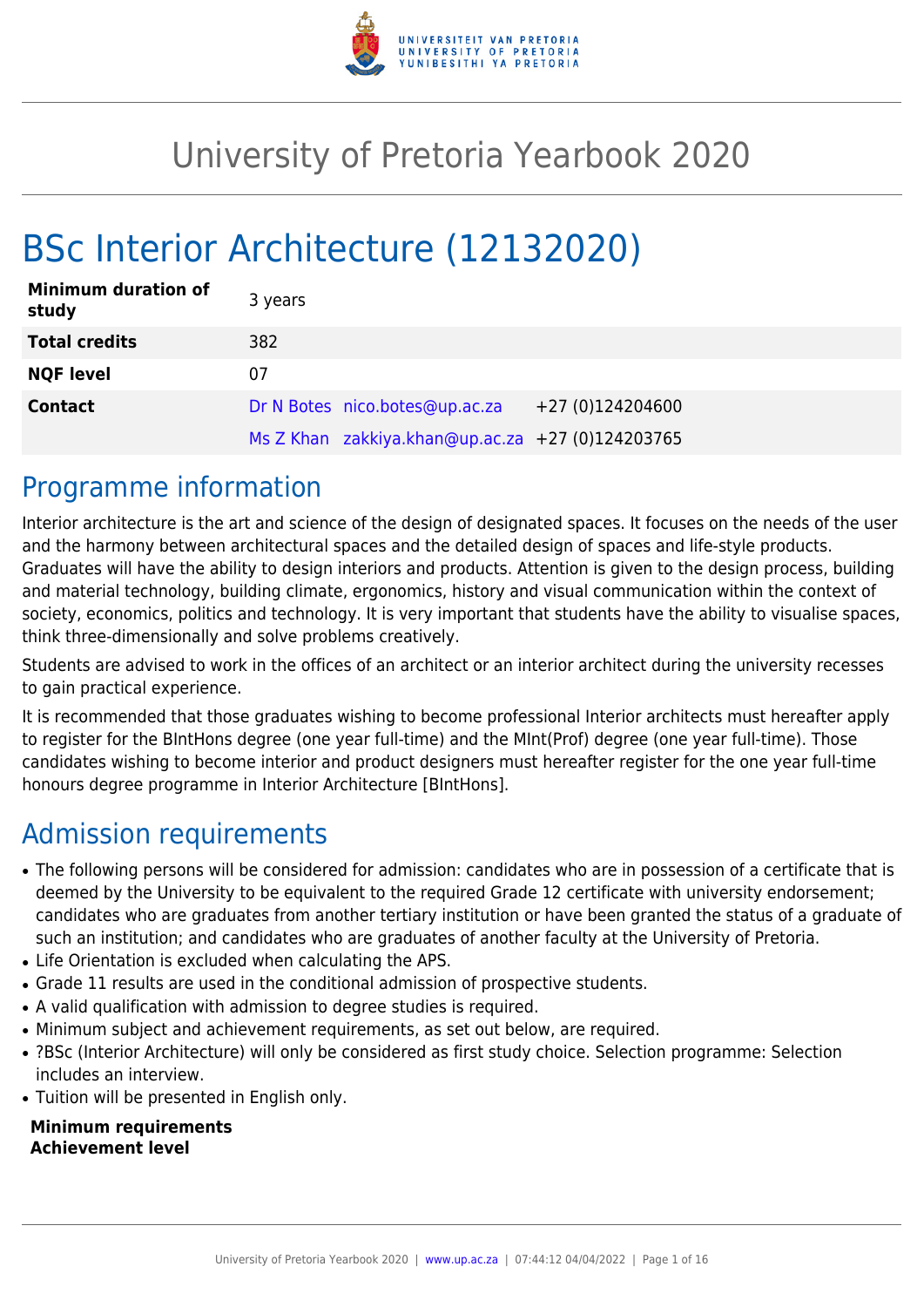

| <b>English Home</b><br>Language or<br><b>English First</b><br><b>Additional</b><br>Language |          | <b>Mathematics</b> |          | <b>Physical Science</b> |             | <b>APS</b> |
|---------------------------------------------------------------------------------------------|----------|--------------------|----------|-------------------------|-------------|------------|
| NSC/IEB                                                                                     | AS Level | NSC/IEB            | AS Level | NSC/IEB                 | AS<br>Level |            |
| 5                                                                                           |          | 4                  |          | 4                       | D           | 27         |

\* Cambridge A level candidates who obtained at least a D in the required subjects, will be considered for admission. International Baccalaureate (IB) HL candidates who obtained at least a 4 in the required subjects, will be considered for admission.

# Additional requirements

Students wishing to transfer to other programmes in the Department of Architecture must obtain written consent from the admissions committee.

# Other programme-specific information

# **Concurrent presentation**

In the third year of study Design, Construction, Design communication, Environmental studies, Earth studies and Material studies must initially be examined in the same year.

## **Awarding of degree**

The degree is awarded to those students who have obtained all the prescribed credits for the programme modules.

# Promotion to next study year

A student is promoted to a subsequent year of study after acquiring all the prerequisite module credits of the preceding year of study. A student is deemed to be in the year of study for which he or she is registered in Design.

If the student is not registered for Design the highest passed year of Design determines the year of study.

**Please Note**: Students not promoted to the next year of study must obtain the approval of the programme coordinator and the Head of Department to register for modules in the subsequent year of study. Students must re-apply for admission to the Department of Architecture in instances where:

- i. a student is not promoted to the second year of study;
- ii. a student after repeating any year of study, is not promoted to the following year of study.

# Pass with distinction

The degree is conferred with distinction on a student who, at first registration, simultaneously passes both Design 303 and Construction 320 with distinction (75%) with the proviso that the degree is completed within the minimum prescribed time and all other final-year modules are passed on first registration without any supplementary/special examinations.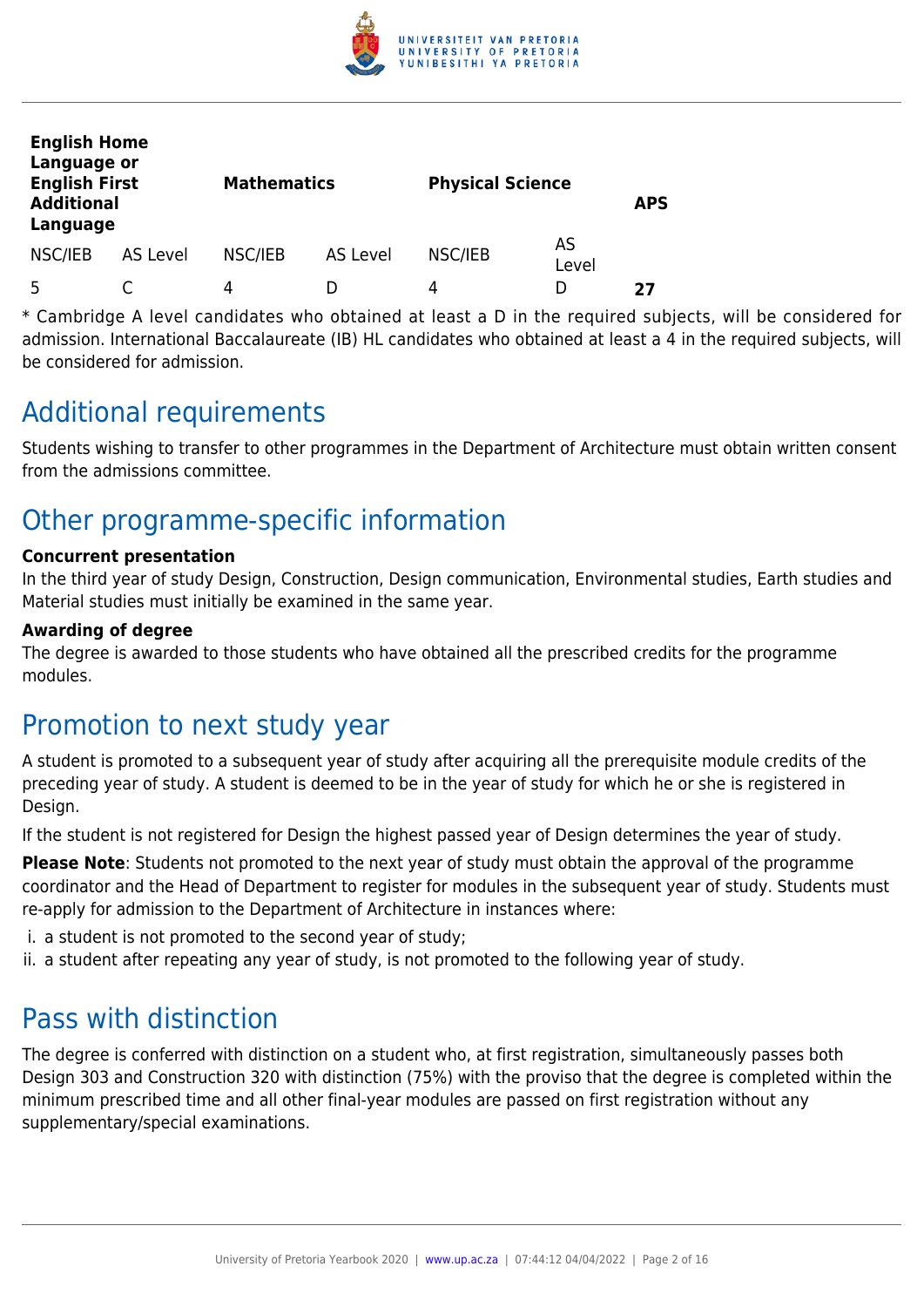

# Curriculum: Year 1

**Minimum credits: 116**

# **Fundamental modules**

# **Academic information management 102 (AIM 102)**

| <b>Module credits</b>         | 6.00                                                                                                                                                                                                                                                                                                 |
|-------------------------------|------------------------------------------------------------------------------------------------------------------------------------------------------------------------------------------------------------------------------------------------------------------------------------------------------|
| <b>Service modules</b>        | <b>Faculty of Education</b><br><b>Faculty of Economic and Management Sciences</b><br><b>Faculty of Humanities</b><br>Faculty of Law<br><b>Faculty of Health Sciences</b><br>Faculty of Natural and Agricultural Sciences<br>Faculty of Theology and Religion<br><b>Faculty of Veterinary Science</b> |
| <b>Prerequisites</b>          | No prerequisites.                                                                                                                                                                                                                                                                                    |
| <b>Contact time</b>           | 2 lectures per week                                                                                                                                                                                                                                                                                  |
| <b>Language of tuition</b>    | Module is presented in English                                                                                                                                                                                                                                                                       |
| <b>Department</b>             | <b>Information Science</b>                                                                                                                                                                                                                                                                           |
| <b>Period of presentation</b> | Semester 2                                                                                                                                                                                                                                                                                           |

#### **Module content**

Find, evaluate, process, manage and present information resources for academic purposes using appropriate technology. Apply effective search strategies in different technological environments. Demonstrate the ethical and fair use of information resources. Integrate 21st-century communications into the management of academic information.

# **Academic information management 111 (AIM 111)**

| <b>Module credits</b>         | 4.00                                                                                                                                                                                                                                                                                                                                 |
|-------------------------------|--------------------------------------------------------------------------------------------------------------------------------------------------------------------------------------------------------------------------------------------------------------------------------------------------------------------------------------|
| <b>Service modules</b>        | Faculty of Engineering, Built Environment and Information Technology<br><b>Faculty of Education</b><br><b>Faculty of Economic and Management Sciences</b><br><b>Faculty of Humanities</b><br>Faculty of Law<br><b>Faculty of Health Sciences</b><br>Faculty of Natural and Agricultural Sciences<br>Faculty of Theology and Religion |
| <b>Prerequisites</b>          | No prerequisites.                                                                                                                                                                                                                                                                                                                    |
| <b>Contact time</b>           | 2 lectures per week                                                                                                                                                                                                                                                                                                                  |
| <b>Language of tuition</b>    | Module is presented in English                                                                                                                                                                                                                                                                                                       |
| <b>Department</b>             | <b>Information Science</b>                                                                                                                                                                                                                                                                                                           |
| <b>Period of presentation</b> | Semester 1                                                                                                                                                                                                                                                                                                                           |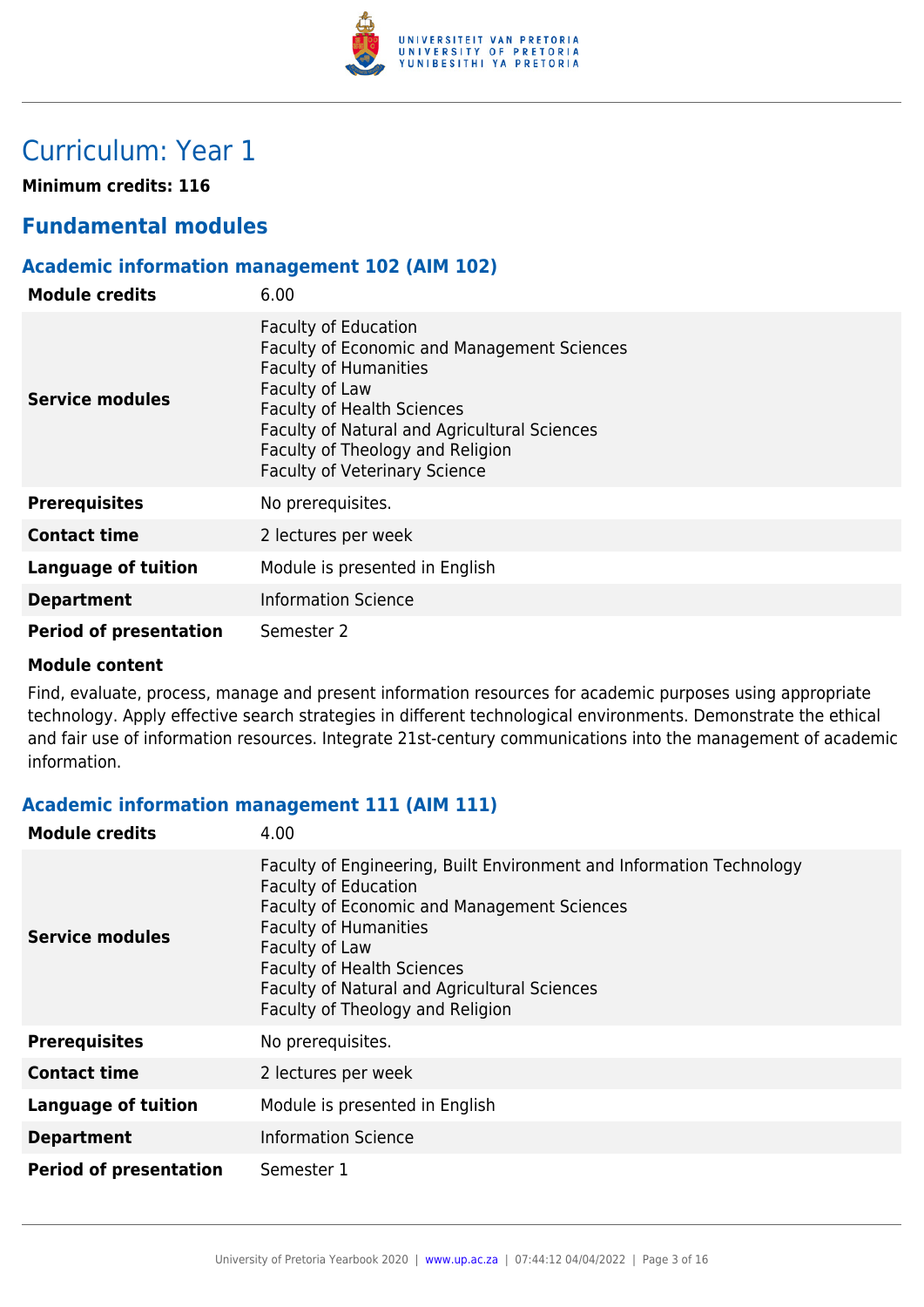

Find, evaluate, process, manage and present information resources for academic purposes using appropriate technology.

# **Academic information management 121 (AIM 121)**

| <b>Module credits</b>         | 4.00                                                                                                                                                                                                                                                                                                                                                                  |
|-------------------------------|-----------------------------------------------------------------------------------------------------------------------------------------------------------------------------------------------------------------------------------------------------------------------------------------------------------------------------------------------------------------------|
| Service modules               | Faculty of Engineering, Built Environment and Information Technology<br><b>Faculty of Education</b><br>Faculty of Economic and Management Sciences<br><b>Faculty of Humanities</b><br>Faculty of Law<br><b>Faculty of Health Sciences</b><br>Faculty of Natural and Agricultural Sciences<br>Faculty of Theology and Religion<br><b>Faculty of Veterinary Science</b> |
| <b>Prerequisites</b>          | No prerequisites.                                                                                                                                                                                                                                                                                                                                                     |
| <b>Contact time</b>           | 2 lectures per week                                                                                                                                                                                                                                                                                                                                                   |
| Language of tuition           | Module is presented in English                                                                                                                                                                                                                                                                                                                                        |
| <b>Department</b>             | <b>Informatics</b>                                                                                                                                                                                                                                                                                                                                                    |
| <b>Period of presentation</b> | Semester 2                                                                                                                                                                                                                                                                                                                                                            |

### **Module content**

Apply effective search strategies in different technological environments. Demonstrate the ethical and fair use of information resources. Integrate 21st-century communications into the management of academic information.

# **Academic orientation 112 (UPO 112)**

| <b>Module credits</b>         | $0.00 \,$                      |
|-------------------------------|--------------------------------|
| Language of tuition           | Module is presented in English |
| <b>Department</b>             | <b>EBIT Deans Office</b>       |
| <b>Period of presentation</b> | Year                           |

# **Core modules**

# **Earth studies 110 (AAL 110)**

| <b>Module credits</b>         | 8.00                           |
|-------------------------------|--------------------------------|
| <b>Prerequisites</b>          | No prerequisites.              |
| <b>Contact time</b>           | 3 lectures per week            |
| <b>Language of tuition</b>    | Module is presented in English |
| <b>Department</b>             | Architecture                   |
| <b>Period of presentation</b> | Semester 1                     |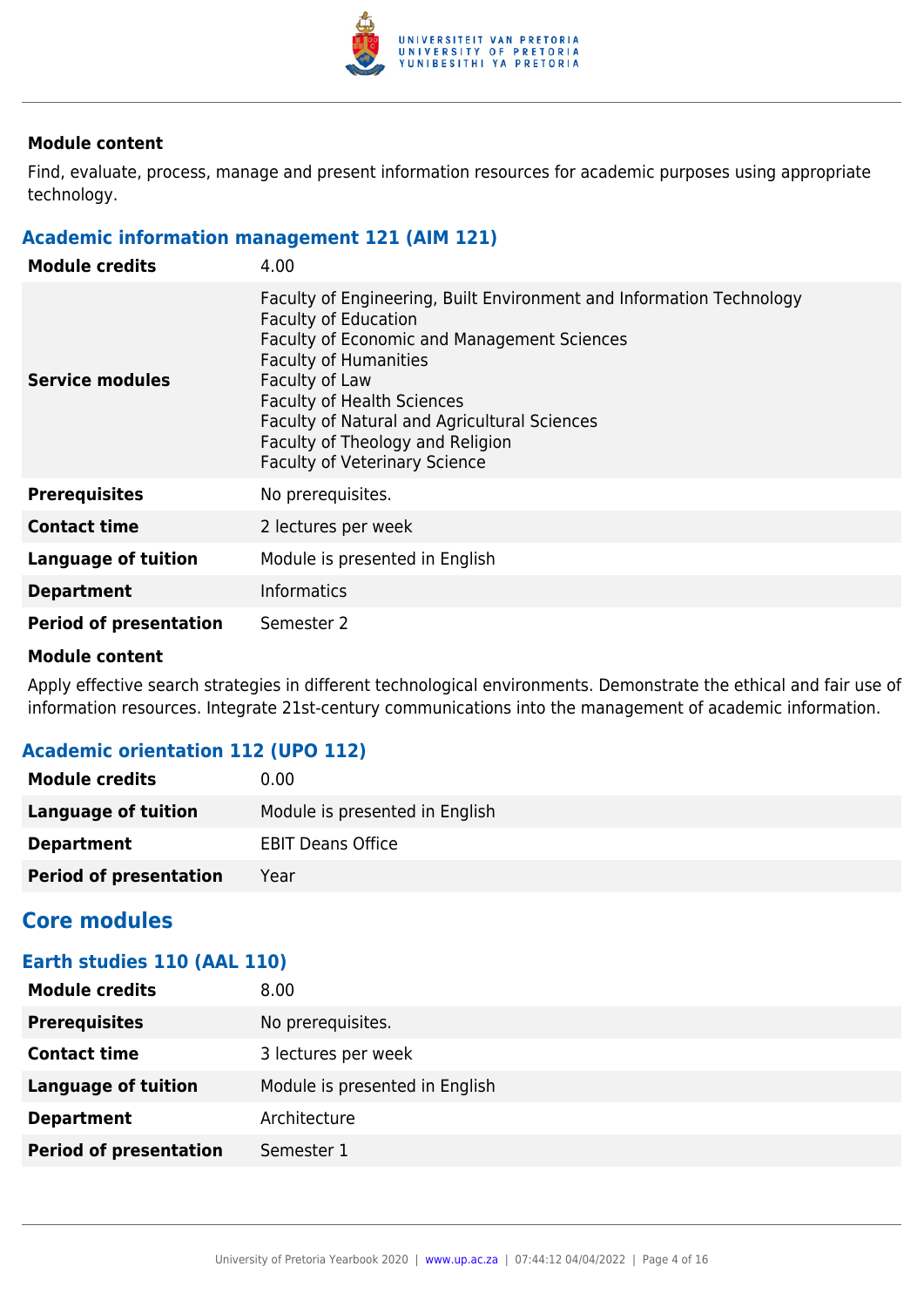

Introduction to ecosystemic and systems thinking, ecology, natural resources and stress on the environment; social ecological systems and wellbeing; ecological design principles.

# **Digital visual communication 110 (ARC 110)**

| <b>Module credits</b>         | 6.00                           |
|-------------------------------|--------------------------------|
| <b>Prerequisites</b>          | No prerequisites.              |
| Language of tuition           | Module is presented in English |
| <b>Department</b>             | Architecture                   |
| <b>Period of presentation</b> | Semester 1                     |

#### **Module content**

Basic overview and understanding of digital architectural visualisation using tools such as prescribed open source photo editing software that enhances hand drawing techniques.

# **Construction 111 (KON 111)**

| <b>Module credits</b>         | 8.00                           |
|-------------------------------|--------------------------------|
| <b>Prerequisites</b>          | No prerequisites.              |
| <b>Contact time</b>           | 3 lectures per week            |
| <b>Language of tuition</b>    | Module is presented in English |
| <b>Department</b>             | Architecture                   |
| <b>Period of presentation</b> | Semester 1                     |

#### **Module content**

The context of architectural technology and the relationships between technology, theory, structure and materials. Drawing conventions.The typical city site. The construction and materials of a single storey dwelling with masonry walls and a pitched roof, from preparation for building work to substructure, retaining walls and floors.

# **Construction 121 (KON 121)**

| <b>Module credits</b>         | 8.00                                      |
|-------------------------------|-------------------------------------------|
| <b>Prerequisites</b>          | <b>KON 111 GS</b>                         |
| <b>Contact time</b>           | 1 practical per week, 3 lectures per week |
| <b>Language of tuition</b>    | Module is presented in English            |
| <b>Department</b>             | Architecture                              |
| <b>Period of presentation</b> | Semester 2                                |

#### **Module content**

Continuation of the construction and materials of a single storey dwelling. Superstructure: walls, opening, roofs, finishes and services.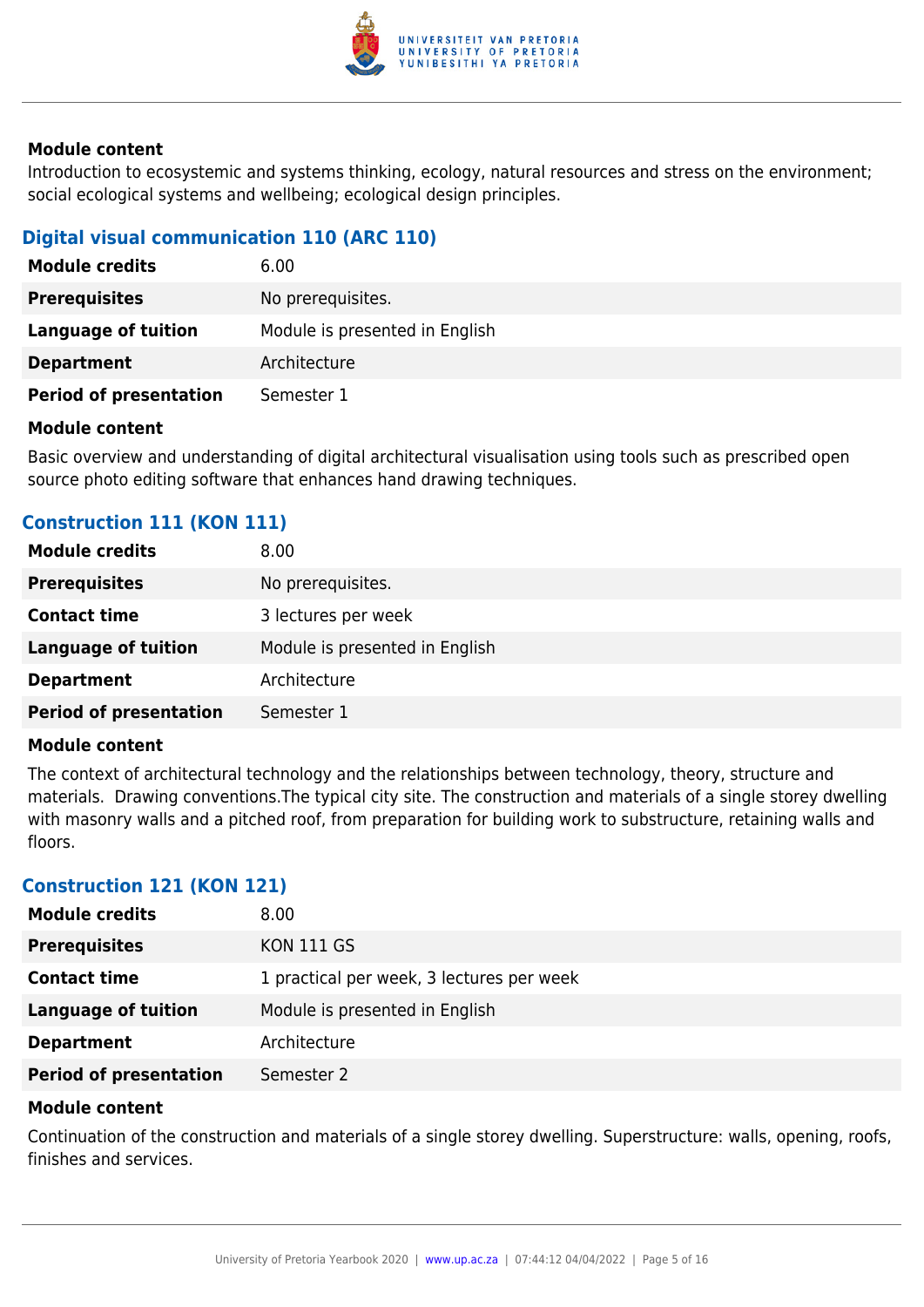

# **Design communication 120 (OKU 120)**

| <b>Module credits</b>         | 6.00                           |
|-------------------------------|--------------------------------|
| <b>Prerequisites</b>          | No prerequisites.              |
| Language of tuition           | Module is presented in English |
| <b>Department</b>             | Architecture                   |
| <b>Period of presentation</b> | Semester 2                     |

#### **Module content**

Quarter 3: Introduction to basic computer aided design.

Quarter 4: Introduction to the theory of structures: Forces, moments, stresses, strains, Young's Modulus, Structural components: beams, columns and trusses.

# **Environmental theory 110 (OML 110)**

| <b>Module credits</b>         | 6.00                           |
|-------------------------------|--------------------------------|
| <b>Prerequisites</b>          | No prerequisites.              |
| <b>Contact time</b>           | 2 lectures per week            |
| <b>Language of tuition</b>    | Module is presented in English |
| <b>Department</b>             | Architecture                   |
| <b>Period of presentation</b> | Semester 1                     |

## **Module content**

Introductory contextualisation of twentieth century artefacts within the framework of history from Antiquity to Modernity. Building types as artefacts of material culture. Approaches and guidelines to the study of history of the environment. Understanding of the process of endemic construction and its monumentalisation, settlement and urbanisation of various ages and environments. An interdisciplinary investigation of living spaces as shapers of social interaction. The history of the environment of the Mediterranean Antique, Bronze Age, Classical and Biblical societies.

## **Environmental studies 120 (OML 120)**

| <b>Module credits</b>         | 6.00                           |
|-------------------------------|--------------------------------|
| <b>Prerequisites</b>          | No prerequisites.              |
| <b>Contact time</b>           | 2 lectures per week            |
| Language of tuition           | Module is presented in English |
| <b>Department</b>             | Architecture                   |
| <b>Period of presentation</b> | Semester 2                     |

#### **Module content**

The history of the environment of and the link between North-Europe and the Mediterranean area, the Arabic peninsula and the Indies, from the fall of Jerusalem up until the fall of Constantinople in 1453 AD. Tao, Shinto and the landscape of the Far East.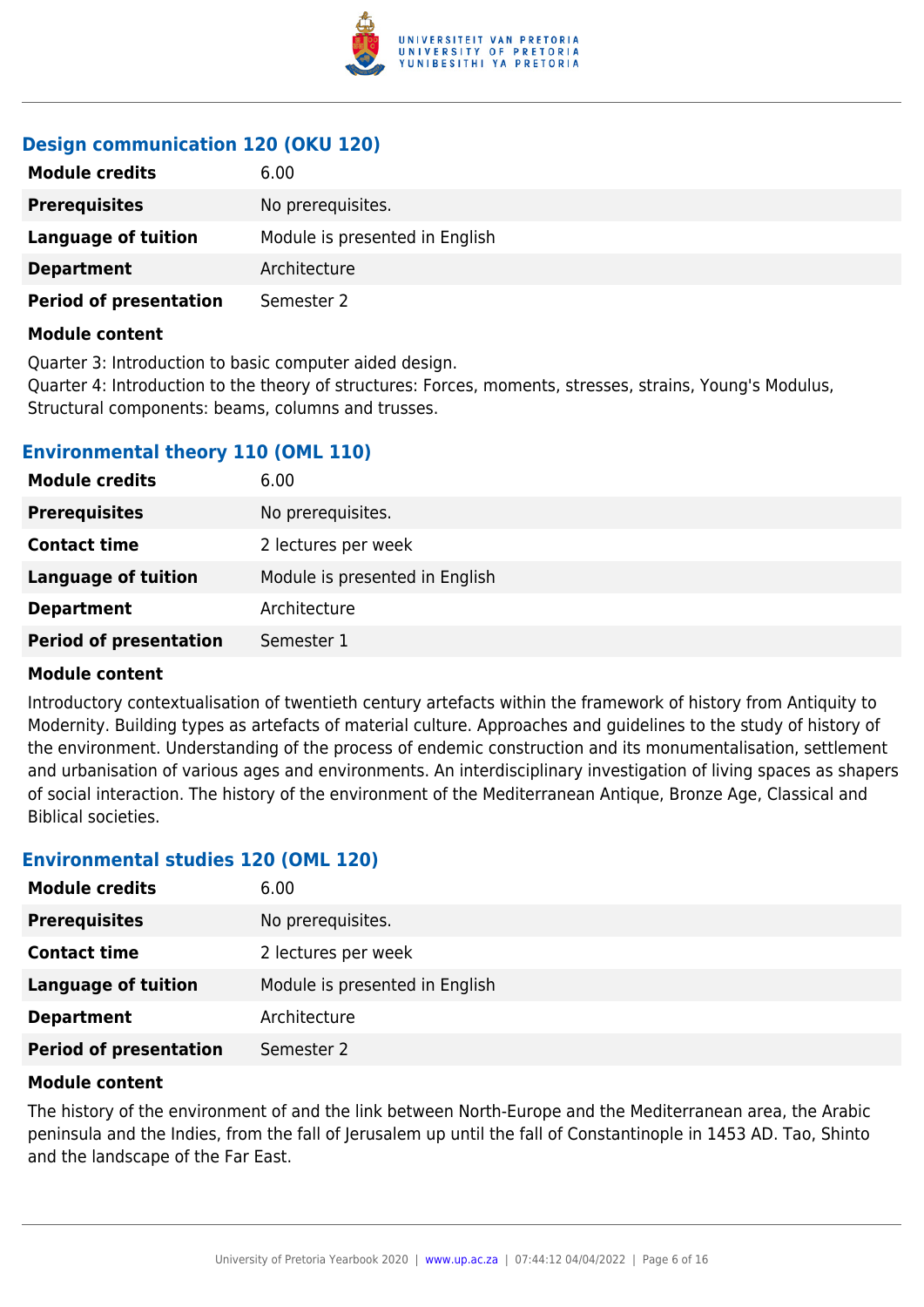

# **Design 100 (ONT 100)**

| <b>Module credits</b>         | 60.00                                         |
|-------------------------------|-----------------------------------------------|
| <b>Prerequisites</b>          | No prerequisites.                             |
| <b>Contact time</b>           | 17 studio hours per week, 2 lectures per week |
| <b>Language of tuition</b>    | Module is presented in English                |
| <b>Department</b>             | Architecture                                  |
| <b>Period of presentation</b> | Year                                          |

#### **Module content**

Introduction to design and integration with supporting modules. Design principles, skills and techniques. Smallscale design projects and environmental influences (physical, social, cultural, historical), space requirements and creative interpretation. Acquisition of skills in design communication through imagination, intuition and conceptual thinking. Relation of internal to external space. Anthropometry and ergonomics; visual literacy (visual media, analysis and interpretation) and criticism. The designer as visual thinker. Perception; ideograms. Development of a vocabulary to describe and illustrate the discipline of design. Pertinent theory that informs and supports the design process.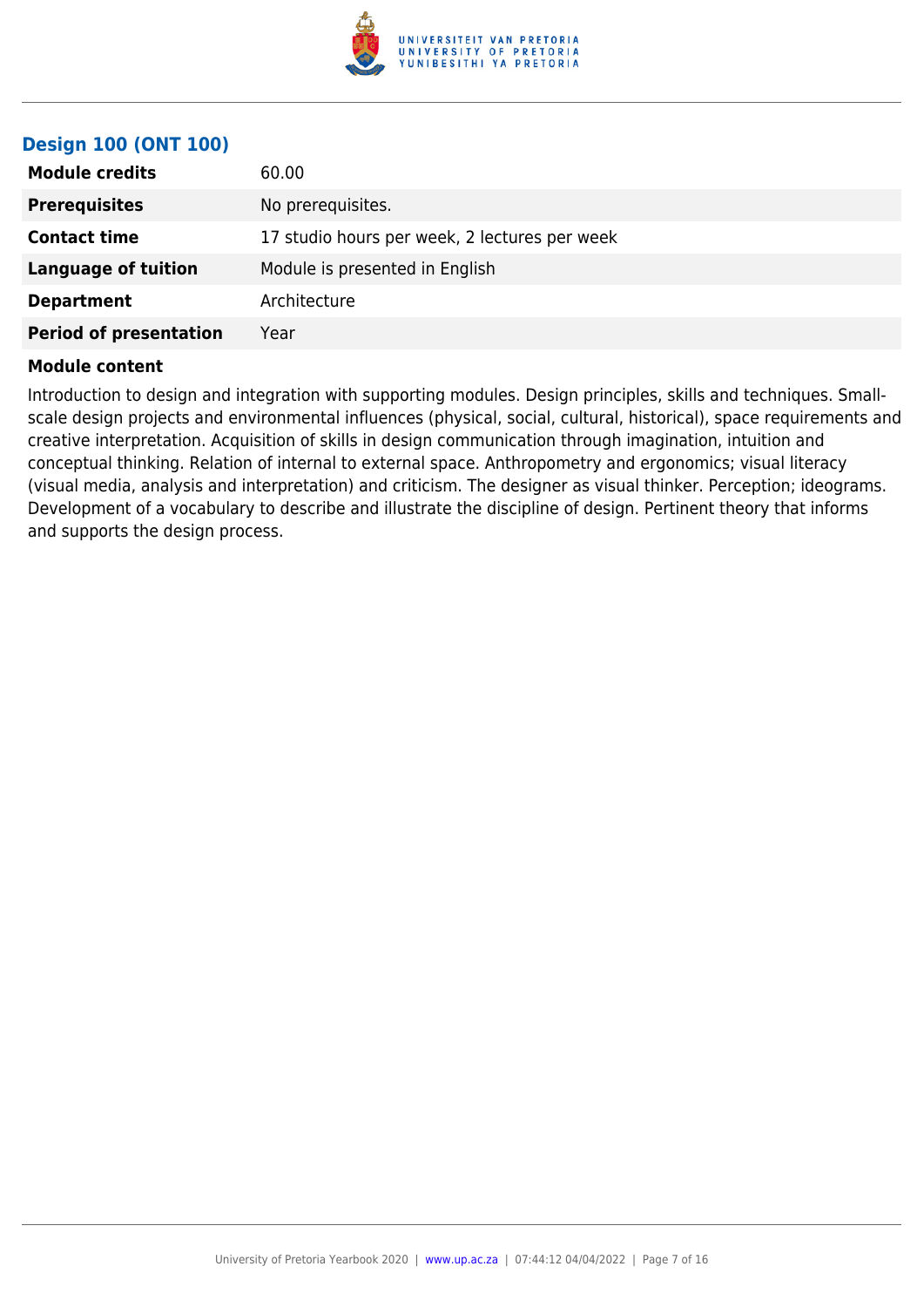

# Curriculum: Year 2

**Minimum credits: 134**

# **Core modules**

# **Earth studies 210 (AAL 210)**

| <b>Module credits</b>         | 8.00                           |
|-------------------------------|--------------------------------|
| <b>Prerequisites</b>          | No prerequisites.              |
| <b>Contact time</b>           | 3 lectures per week            |
| <b>Language of tuition</b>    | Module is presented in English |
| <b>Department</b>             | Architecture                   |
| <b>Period of presentation</b> | Semester 1                     |
|                               |                                |

#### **Module content**

Designing towards wellbeing within the built environment: responsive and passive design in natural and mesoscale environments.

# **Earth studies 223 (AAL 223)**

| <b>Module credits</b>         | 4.00                           |
|-------------------------------|--------------------------------|
| <b>Prerequisites</b>          | No prerequisites.              |
| Language of tuition           | Module is presented in English |
| <b>Department</b>             | Architecture                   |
| <b>Period of presentation</b> | Quarter 3                      |

# **Module content**

The impact of social, economic and political systems on, and the multidisciplinary approach to design decisionmaking for inclusive environments and barrier-free environments. The application of this understanding in developing communities.

## **Earth studies 224 (AAL 224)**

| <b>Module credits</b>         | 4.00                           |
|-------------------------------|--------------------------------|
| <b>Prerequisites</b>          | No prerequisites.              |
| Language of tuition           | Module is presented in English |
| <b>Department</b>             | Architecture                   |
| <b>Period of presentation</b> | Quarter 4                      |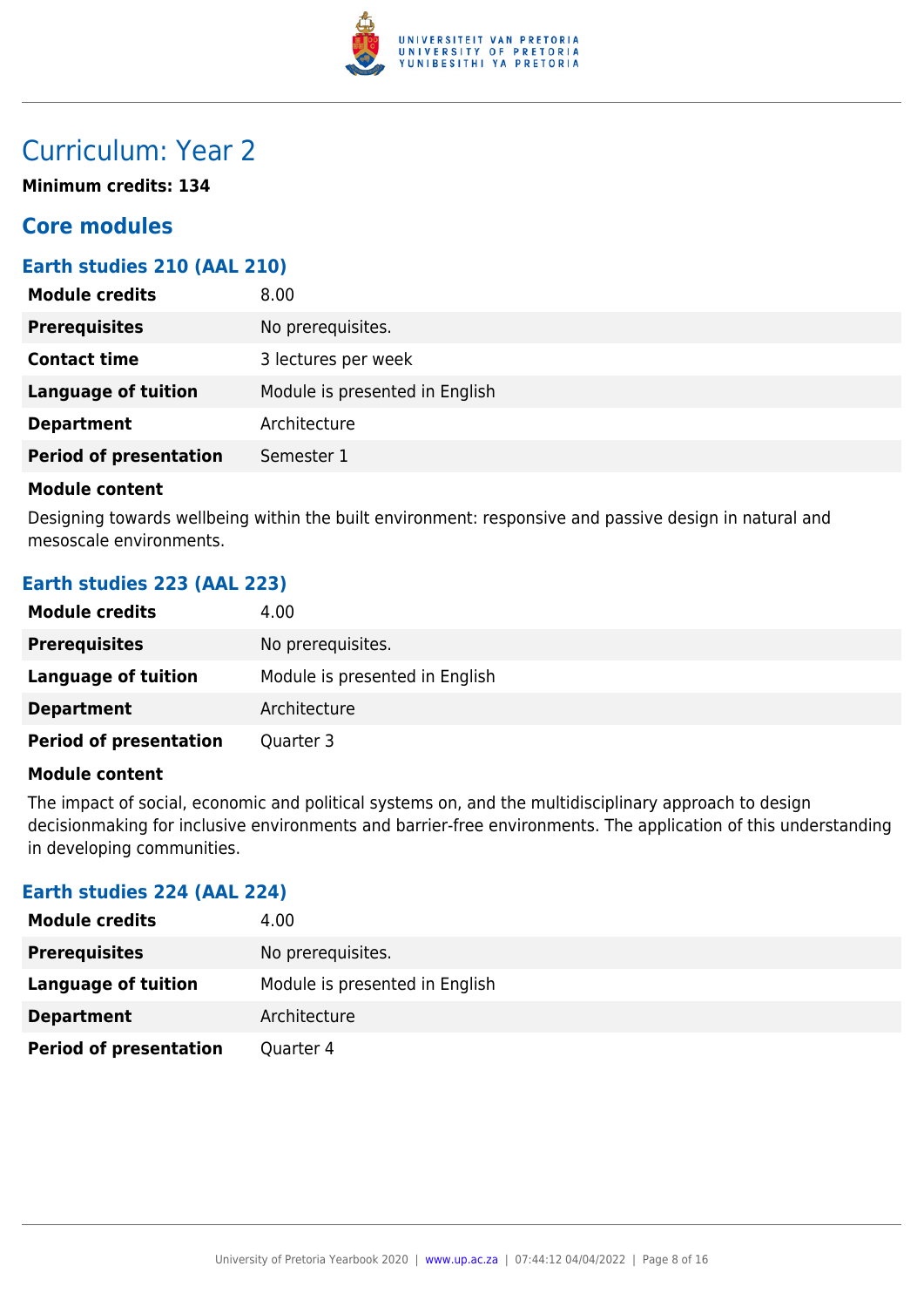

Environmental filters and forecasting techniques:

Sound: the physical nature of sound, physiology of hearing, sound and noise sources, transfer, absorption and isolation, noise control; measurement, levels, frequency analysis, A-loading, room acoustics, reverberation periods.

Light: properties of natural light, design criteria, daylight factors, diffusion, quality, energy requirements and saving.

# **Community-based project 201 (JCP 201)**

| <b>Module credits</b>         | 8.00                             |
|-------------------------------|----------------------------------|
| <b>Prerequisites</b>          | No prerequisites.                |
| <b>Contact time</b>           | 1 other contact session per week |
| <b>Language of tuition</b>    | Module is presented in English   |
| <b>Department</b>             | <b>Informatics</b>               |
| <b>Period of presentation</b> | Year                             |

## **Module content**

This project-orientated module is a form of applied learning which is directed at specific community needs and is integrated into all undergraduate academic programmes offered by the Faculty of Engineering, Built Environment and Information Technology. The main objectives with the module are as follows:

(1) The execution of a community related project aimed at achieving a beneficial impact on a chosen section of society, preferably but not exclusively, by engagement with a section of society which is different from the student's own social background.

(2) The development of an awareness of personal, social and cultural values, an attitude to be of service, and an understanding of social issues, for the purpose of being a responsible professional.

(3) The development of important multidisciplinary and life skills, such as communication, interpersonal and leadership skills.

Assessment in the module will include all or most of the following components: evaluation and approval of project proposal, assessment of oral and/or written progress reports, peer assessment in the event of team projects, written reportback by those at which the project was aimed at, and final assessment on grounds of the submission of a portfolio and a written report.

# **Construction 210 (KON 210)**

| <b>Module credits</b>         | 8.00                           |
|-------------------------------|--------------------------------|
| <b>Prerequisites</b>          | <b>KON 111 and KON 121</b>     |
| <b>Contact time</b>           | 3 lectures per week            |
| <b>Language of tuition</b>    | Module is presented in English |
| <b>Department</b>             | Architecture                   |
| <b>Period of presentation</b> | Semester 1                     |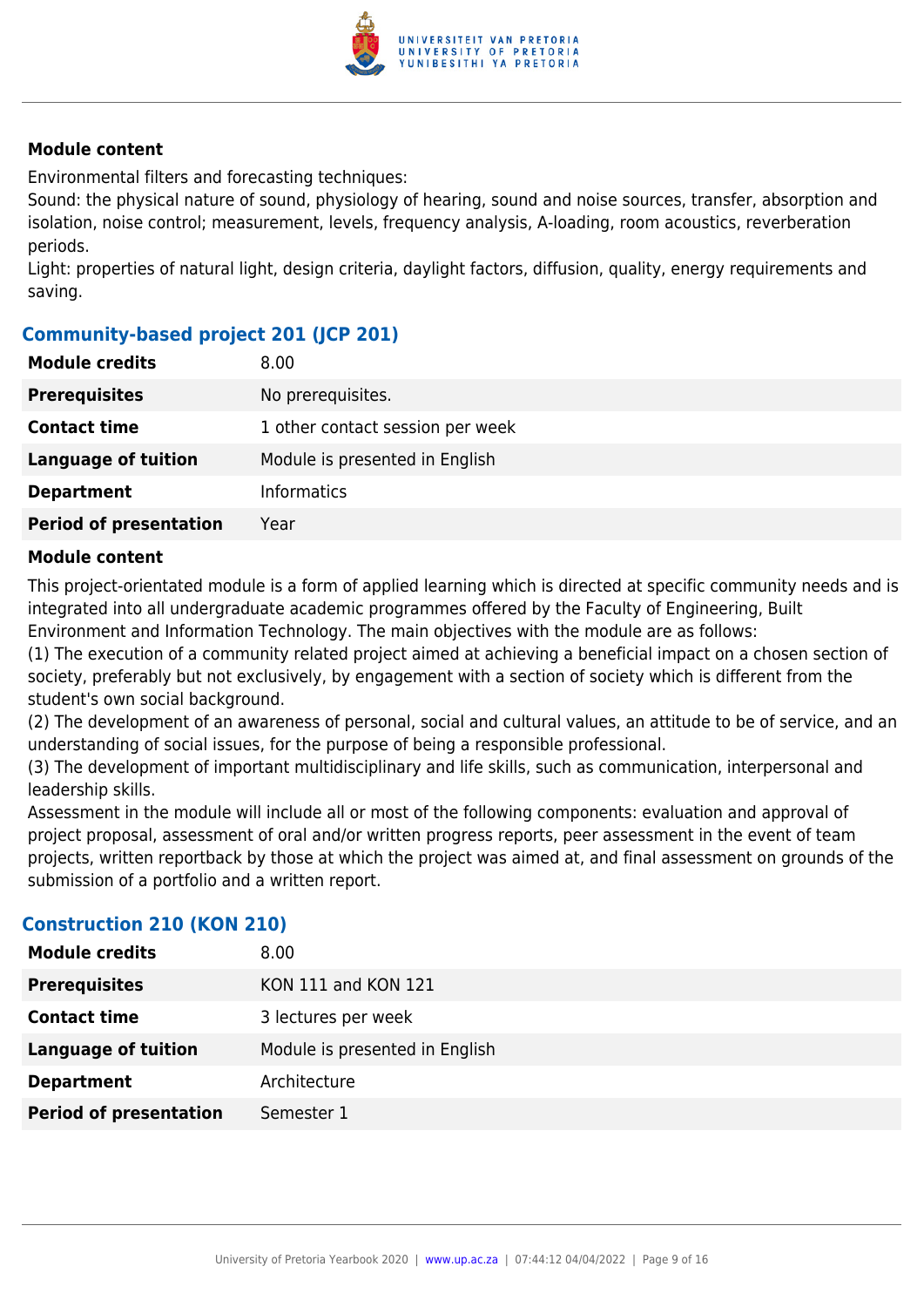

Double-storeyed buildings: reinforced concrete, steel and timber-framed structures. Offshutter concrete. Loadbearing masonry. Low-pitch roofs and waterproofing, other pitched-roof finishes. Lightweight partitioning. Glass. Joinery. Small precast elements.

# **Construction 220 (KON 220)**

| <b>Module credits</b>         | 8.00                           |
|-------------------------------|--------------------------------|
| <b>Prerequisites</b>          | <b>KON 210 GS</b>              |
| <b>Contact time</b>           | 3 lectures per week            |
| <b>Language of tuition</b>    | Module is presented in English |
| <b>Department</b>             | Architecture                   |
| <b>Period of presentation</b> | Semester 2                     |
|                               |                                |

#### **Module content**

Soil mechanics: foundations, basement construction and waterproofing. Site structures: geotextiles and geomembranes, stairs, walls, retaining walls, fences, ramps, gabions, prefabricated retaining blocks. Built planters, lapas, braais, pavilions, decks.

# **Material studies 223 (MST 223)**

| <b>Module credits</b>         | 8.00                           |
|-------------------------------|--------------------------------|
| <b>Prerequisites</b>          | No prerequisites.              |
| <b>Contact time</b>           | 3 lectures per week            |
| <b>Language of tuition</b>    | Module is presented in English |
| <b>Department</b>             | Architecture                   |
| <b>Period of presentation</b> | Semester 2                     |

#### **Module content**

Introduction to materials with applications in the field of interior design: material families, basic properties and selection. Wall (partition), ceiling and floor finishes. Window treatments. Ceramics as architectural finishes. Surface theory 1 (including colour and interior paint applications).

## **Environmental theory 210 (OML 210)**

| 6.00                           |
|--------------------------------|
| No prerequisites.              |
| 2 lectures per week            |
| Module is presented in English |
| Architecture                   |
| Semester 1                     |
|                                |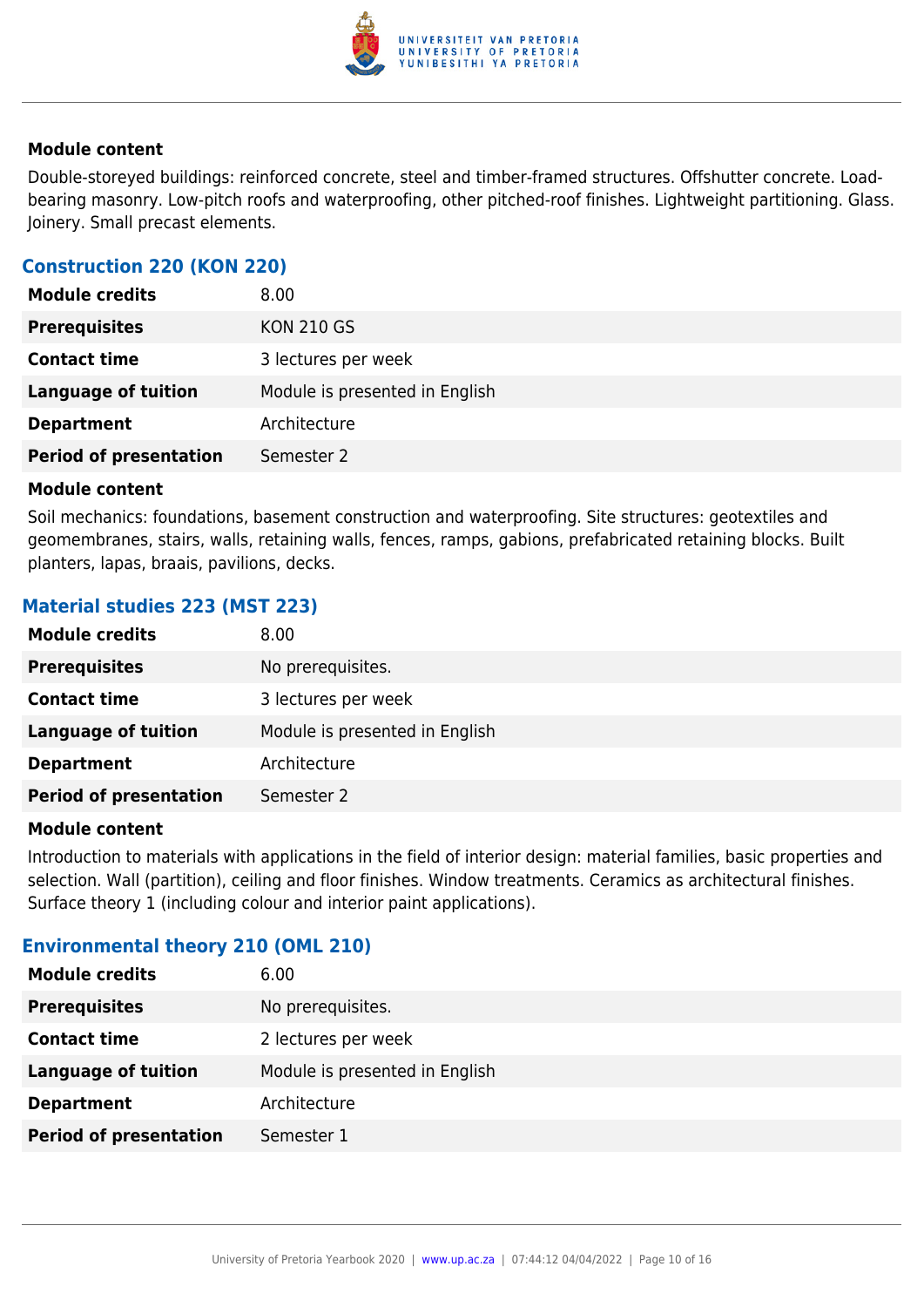

The history of the environment and the link between North-Europe and a newly discovered world from the time of the circumnavigation of the southernmost Cape Point of Africa till the Industiral Revolution.

# **Environmental studies 220 (OML 220)**

| <b>Module credits</b>         | 6.00                           |
|-------------------------------|--------------------------------|
| <b>Prerequisites</b>          | No prerequisites.              |
| <b>Contact time</b>           | 2 lectures per week            |
| <b>Language of tuition</b>    | Module is presented in English |
| <b>Department</b>             | Architecture                   |
| <b>Period of presentation</b> | Semester 2                     |

## **Module content**

History of the environment of Western societies and their dominions from the Industrial Revolution up to the intellectual questioning of Modernism. Southern African housing typologies and Western artefacts as manifestation of socio-political realities since 1488 AD.

# **Design 203 (ONT 203)**

| <b>Module credits</b>         | 60.00                                                   |
|-------------------------------|---------------------------------------------------------|
| <b>Prerequisites</b>          | AAL 110, KON 111, KON 121, OML 110, OML 120 and ONT 100 |
| <b>Contact time</b>           | 17 studio hours per week, 2 lectures per week           |
| <b>Language of tuition</b>    | Module is presented in English                          |
| <b>Department</b>             | Architecture                                            |
| <b>Period of presentation</b> | Year                                                    |
|                               |                                                         |

## **Module content**

The process and product of design through the integration of supporting modules. Spatial design as response to user. Design of inclusive environments, reuse of architectural space, planning and form-giving processes, production and identity as design determinants. The influence of perception, ergonomics and the tectonics on space making. Scenographic, product, exhibition or installation design. Skills: programming, architectural space analysis, time management, advanced graphic and reprographic techniques. Pertinent theory that informs and supports the design process in interior architecture.

# **Textiles: Utilities, fibres and yarns 212 (TKS 212)**

| <b>Module credits</b>      | 14.00                                                                |
|----------------------------|----------------------------------------------------------------------|
| <b>Service modules</b>     | Faculty of Engineering, Built Environment and Information Technology |
| <b>Prerequisites</b>       | No prerequisites.                                                    |
| <b>Contact time</b>        | 1 practical per week, 3 lectures per week                            |
| <b>Language of tuition</b> | Module is presented in English                                       |
| <b>Department</b>          | <b>Consumer and Food Sciences</b>                                    |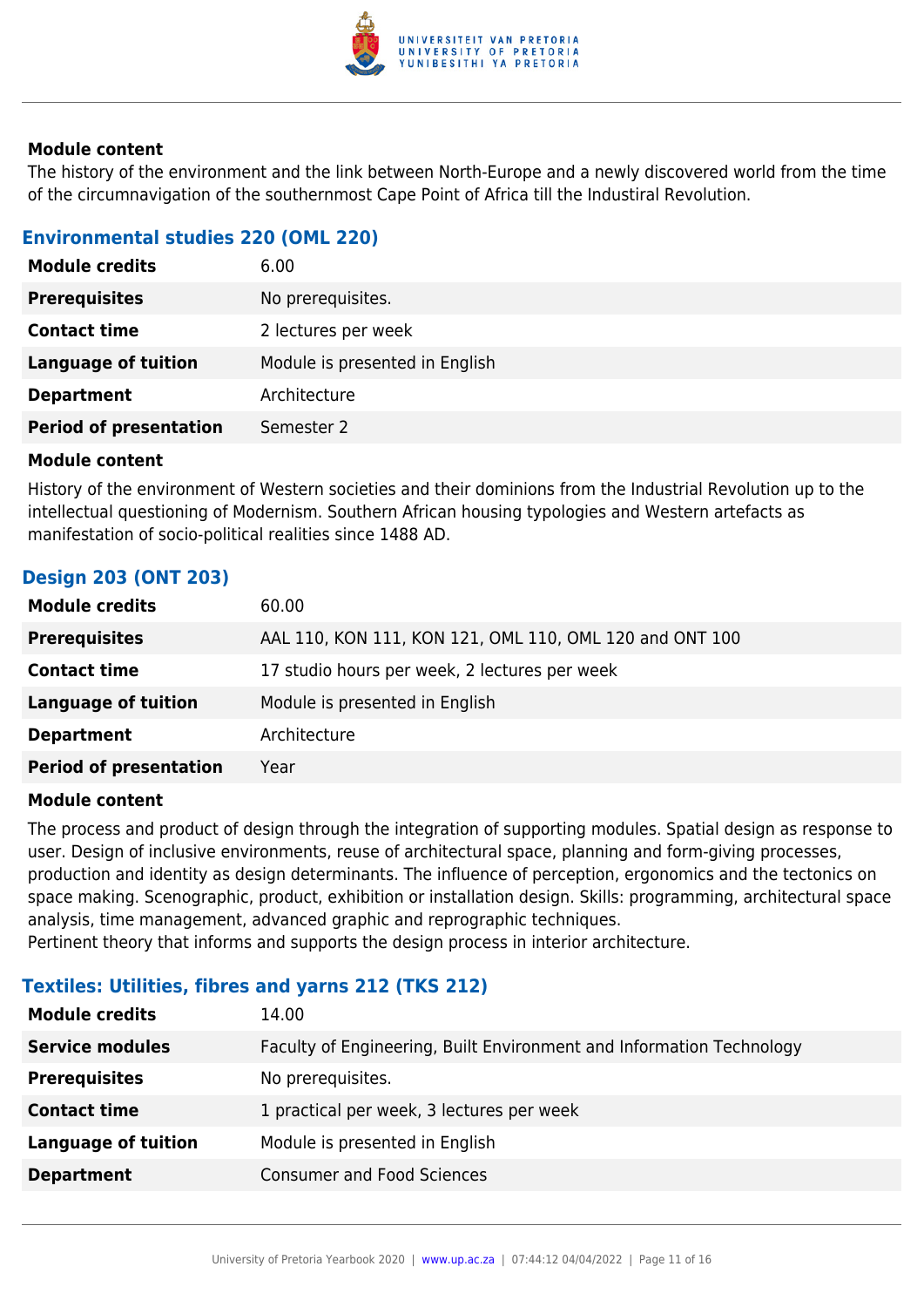

# **Period of presentation** Semester 1

## **Module content**

Utility aspects: basic components of textiles, consumer decision making, utility aspects that include durability, comfort, maintenance, health/safety/protection and aesthetic aspects. Fibres and yarns: Fibre structure and performance including textile chemistry, fibre morphology and formation, fibre properties, classification and identification. Yarn structure and performance (including spun yarns, filament yarns, compound and novelty yarns).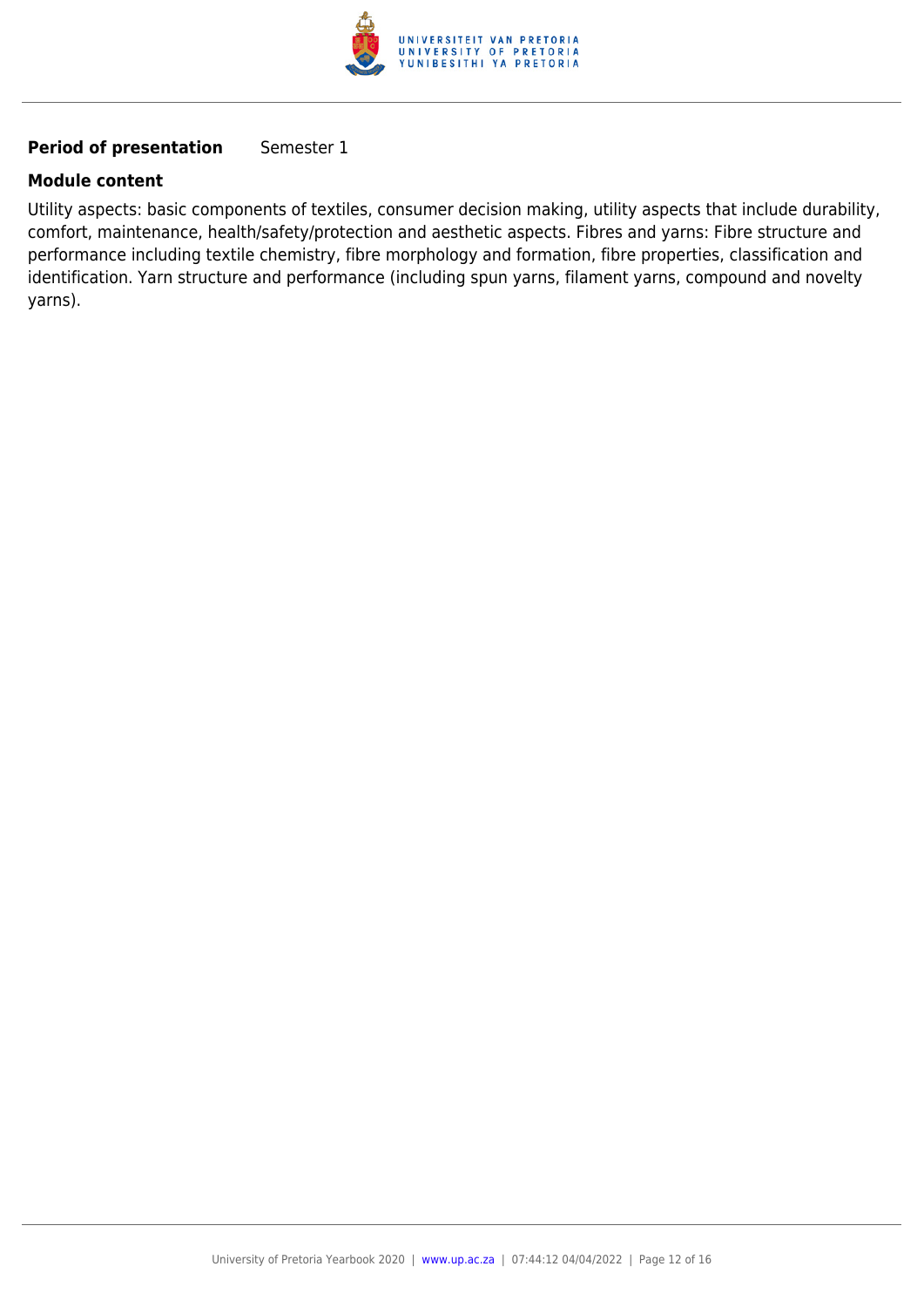

# Curriculum: Final year

**Minimum credits: 132**

# **Core modules**

# **Earth studies 320 (AAL 320)**

| <b>Module credits</b>         | 6.00                           |
|-------------------------------|--------------------------------|
| <b>Prerequisites</b>          | <b>AAL 210</b>                 |
| <b>Contact time</b>           | 2 lectures per week            |
| <b>Language of tuition</b>    | Module is presented in English |
| <b>Department</b>             | Architecture                   |
| <b>Period of presentation</b> | Semester 2                     |

## **Module content**

Ecosystemic thinking for the designer in terms of culture, science and environment. The designer as critic; analysis of precedents. Application of principles of sustainable development and ecological design including energy demand and efficiency and energy dissipation.

# **Introduction to construction contract law 322 (KKR 322)**

| <b>Module credits</b>         | 8.00                           |
|-------------------------------|--------------------------------|
| <b>Prerequisites</b>          | No prerequisites.              |
| <b>Contact time</b>           | 3 lectures per week            |
| Language of tuition           | Module is presented in English |
| <b>Department</b>             | <b>Construction Economics</b>  |
| <b>Period of presentation</b> | Semester 2                     |

## **Module content**

An introduction to the principles of construction contract law and an overview of standardised conditions of contract for the built environment.

# **Construction 310 (KON 310)**

| <b>Module credits</b>         | 12.00                          |
|-------------------------------|--------------------------------|
| <b>Prerequisites</b>          | <b>KON 210 and KON 220</b>     |
| <b>Contact time</b>           | 3 lectures per week            |
| <b>Language of tuition</b>    | Module is presented in English |
| <b>Department</b>             | Architecture                   |
| <b>Period of presentation</b> | Semester 1                     |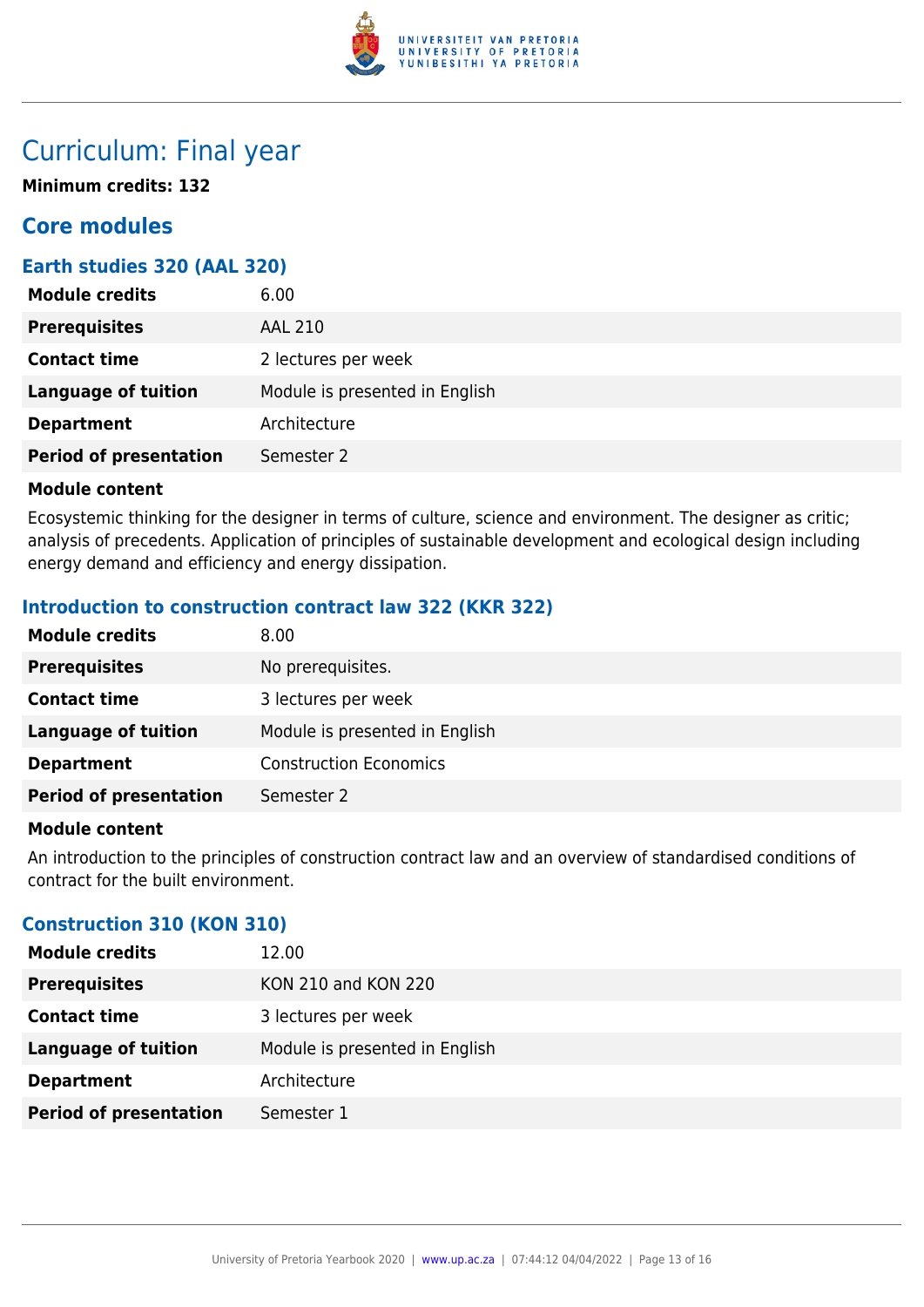

Roads: design and construction, materials and finishes, kerbing. Water features: design and construction. Street furniture. Construction equipment. Site and building services: water lines, sanitary plumbing and pipe systems above ground and indoors, underground sewer systems, electricity and gas. Electrical lighting: light, lamp types, luminaires; lighting requirements. Design application.

# **Construction 320 (KON 320)**

| <b>Module credits</b>         | 12.00                          |
|-------------------------------|--------------------------------|
| <b>Prerequisites</b>          | <b>KON 310 GS</b>              |
| <b>Contact time</b>           | 2 lectures per week            |
| <b>Language of tuition</b>    | Module is presented in English |
| <b>Department</b>             | Architecture                   |
| <b>Period of presentation</b> | Semester 2                     |

#### **Module content**

Integration of the foregoing coursework. Introduction to construction norms and standards, technical drawing practice and specifications. Cost estimates, feasibility and payability. Advanced materials: ceramics, polymers, adhesives, paint, metals, glass. Human transportation systems: types, applications. Design of a small commercial building/landscape/interior space (in DESIGN) and the preparation of its construction drawings.

## **Material studies 313 (MST 313)**

| <b>Module credits</b>         | 8.00                                            |
|-------------------------------|-------------------------------------------------|
| <b>Prerequisites</b>          | <b>TKS 212 and MST 223</b>                      |
| <b>Contact time</b>           | 3 lectures per week                             |
| Language of tuition           | Module is presented in English                  |
| <b>Department</b>             | Materials Science and Metallurgical Engineering |
| <b>Period of presentation</b> | Semester 1                                      |
|                               |                                                 |

#### **Module content**

Unconventional construction materials: properties, applications.

## **Material studies 323 (MST 323)**

| <b>Module credits</b>         | 8.00                           |
|-------------------------------|--------------------------------|
| <b>Prerequisites</b>          | <b>MST 313</b>                 |
| <b>Contact time</b>           | 3 lectures per week            |
| <b>Language of tuition</b>    | Module is presented in English |
| <b>Department</b>             | Architecture                   |
| <b>Period of presentation</b> | Semester 2                     |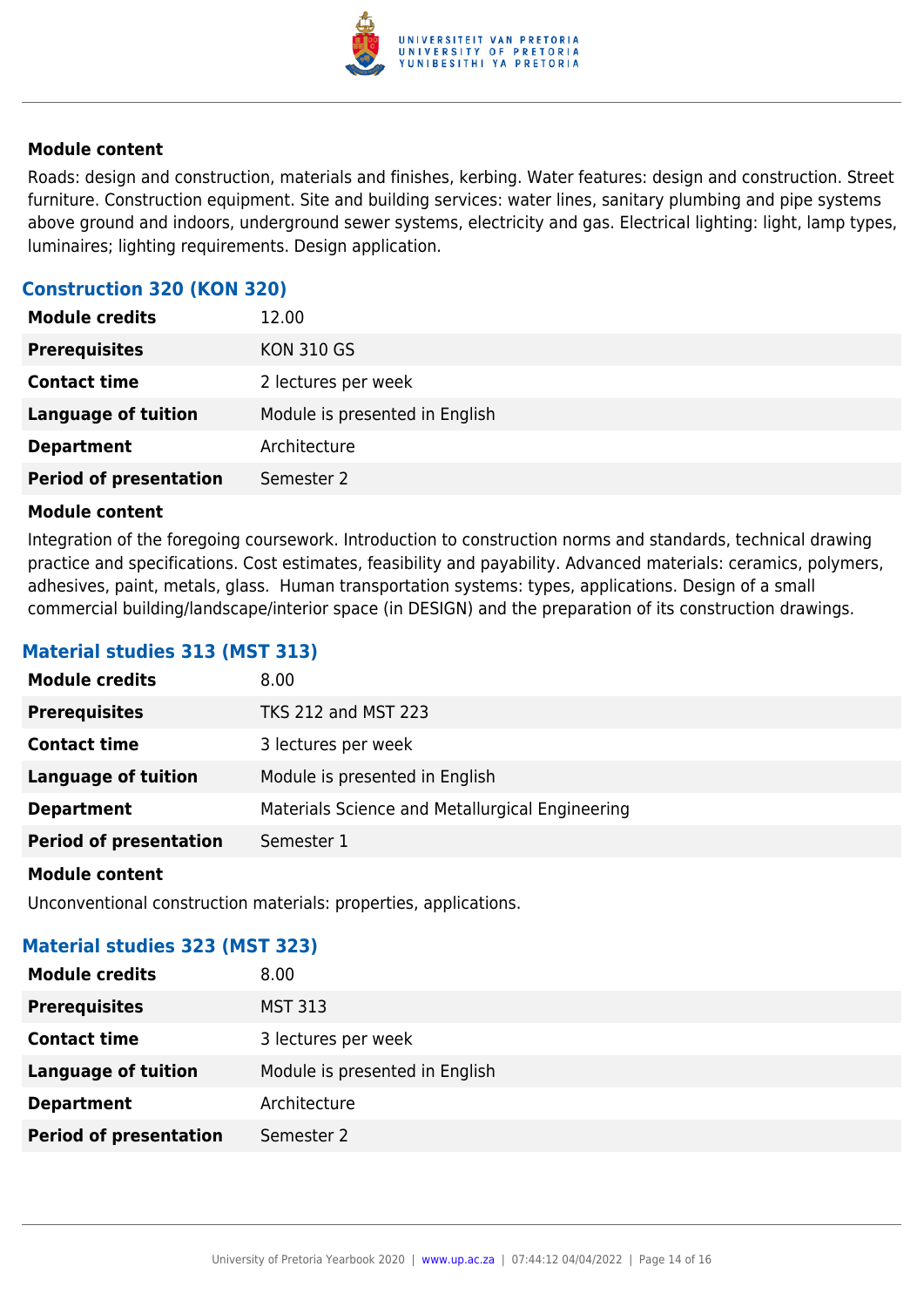

Application of materials in artificial environments:

- Development of modern materials and processes in product design
- Joint theory
- New applications in technical textiles, polymers and other artificial materials

• Material selection and technical development in conjunction with projects in design (ONT 303) and construction (KON 320)

# **Design communication 300 (OKU 300)**

| <b>Module credits</b>         | 6.00                                       |
|-------------------------------|--------------------------------------------|
| <b>Prerequisites</b>          | ONT 200/ONT 202/ONT 203                    |
| <b>Contact time</b>           | 1 lecture per week, 1 studio hour per week |
| <b>Language of tuition</b>    | Module is presented in English             |
| <b>Department</b>             | Architecture                               |
| <b>Period of presentation</b> | Year                                       |
|                               |                                            |

## **Module content**

Advanced digital visualisation and representation tools to support design projects. Document and building information management.

# **History of the environment 310 (OMG 310)**

| <b>Module credits</b>         | 6.00                           |
|-------------------------------|--------------------------------|
| <b>Prerequisites</b>          | No prerequisites.              |
| <b>Contact time</b>           | 2 lectures per week            |
| <b>Language of tuition</b>    | Module is presented in English |
| <b>Department</b>             | Architecture                   |
| <b>Period of presentation</b> | Semester 1                     |
|                               |                                |

#### **Module content**

History of the environment of African societies between the tropics within global context until the present.

## **History of the environment 320 (OMG 320)**

| <b>Prerequisites</b><br>No prerequisites.<br><b>Contact time</b><br>2 lectures per week<br>Module is presented in English<br>Language of tuition<br>Architecture<br><b>Department</b> | <b>Module credits</b>         | 6.00       |
|---------------------------------------------------------------------------------------------------------------------------------------------------------------------------------------|-------------------------------|------------|
|                                                                                                                                                                                       |                               |            |
|                                                                                                                                                                                       |                               |            |
|                                                                                                                                                                                       |                               |            |
|                                                                                                                                                                                       |                               |            |
|                                                                                                                                                                                       | <b>Period of presentation</b> | Semester 2 |